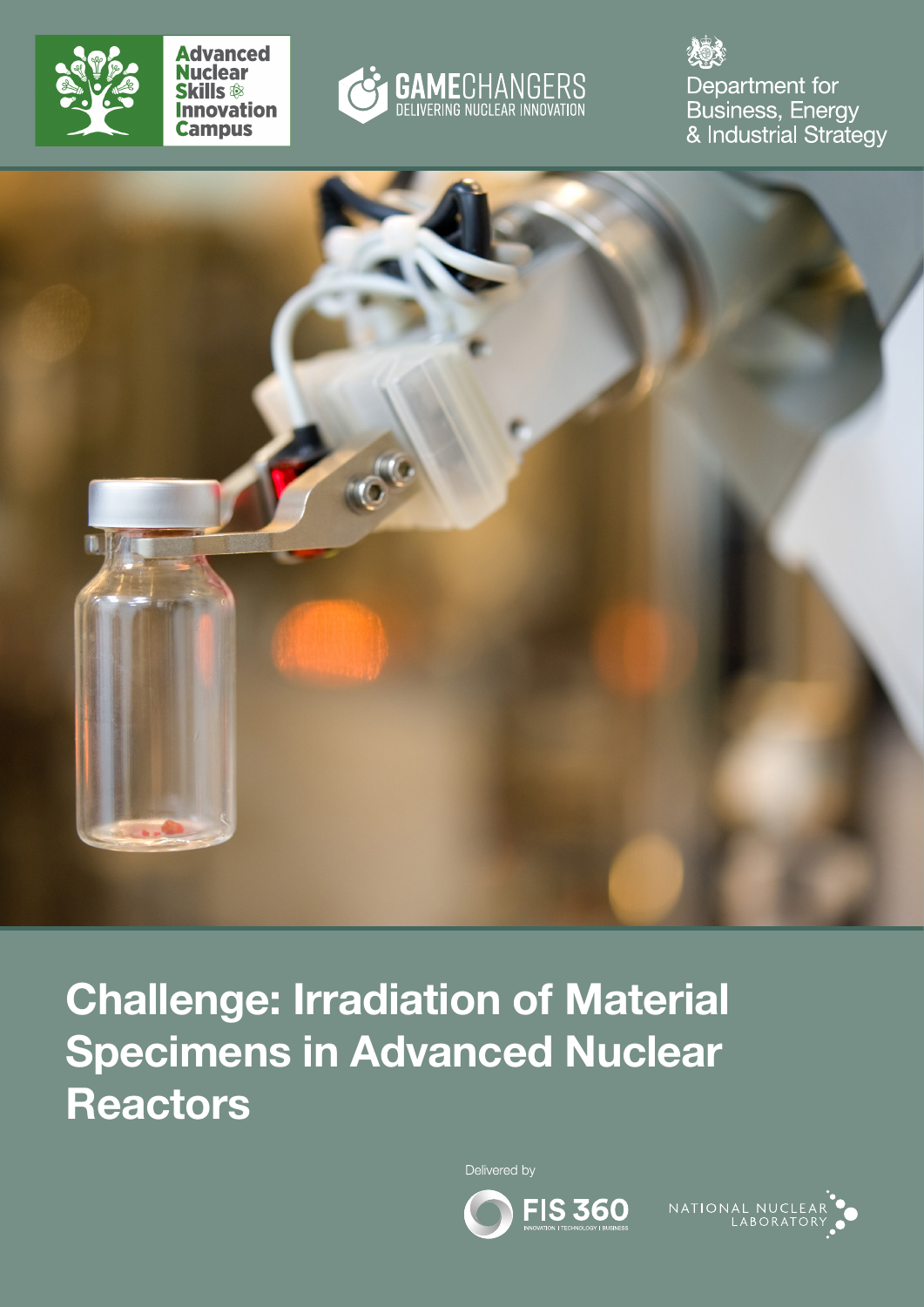#### Summary

The design and development of advanced nuclear reactors offers a unique opportunity to develop technologies that can harness some of the energy produced to be used for irradiation of material specimens, without affecting primary reactor operations for power generation. This may include, but is not limited to, targets and specimens for irradiation research, medical isotope production, materials development, and materials processing and recycling.

On behalf of the Department for Business, Energy and Industrial Strategy (BEIS) and the National Nuclear Laboratory (NNL), Game Changers are inviting proposals for innovative technologies that will enable the controlled irradiation of material specimens in nuclear reactors which are being simultaneously used for power generation. Solutions should take into consideration safe and secure integration into a range of advanced nuclear reactor designs, with regard for factors such as: how to introduce material into the reactor, control irradiation, remove material and extract samples. Subsequent sample preparation for transportation should be assumed to be undertaken in facilities located at or close to the reactor within appropriate timeframes.

These secondary target irradiation activities must not affect long-term continuous reactor operation.

### **Background**

This call is part of a short pilot of the Advanced Nuclear Skills and Innovation Campus (ANSIC), delivered by NNL on behalf of BEIS, as part of the UK Government's commitment to the continued development of advanced nuclear technology to help the UK reach net zero emissions by 2050.

The pilot campus programme, with a physical base near Preston on the Springfields nuclear licensed site, will serve as a research and innovation hub. ANSIC aims to support industry and academia to work on projects designed to help accelerate the deployment of advanced nuclear technology.

The pilot programme will help to build an informed, reliable evidence base to:

establish future demand and scope for future initiatives

identify opportunities for industry collaboration and the practical challenges of delivering campus activities on a nuclear licensed site

The UK Government has committed to [significant](https://www.gov.uk/government/publications/the-ten-point-plan-for-a-green-industrial-revolution)  [investment](https://www.gov.uk/government/publications/the-ten-point-plan-for-a-green-industrial-revolution) in the development of Small Modular Reactors (SMRs) and Advanced Modular Reactors (AMRs) as part of the transition to a low carbon economy. In July 2021, the Government also announced [plans](https://www.gov.uk/government/consultations/potential-of-high-temperature-gas-reactors-to-support-the-amr-rd-demonstration-programme-call-for-evidence) to explore the potential of High Temperature Gas Reactors (HTGRs) to enable an AMR demonstration by the early 2030s, to support net zero by 2050. As part of the delivery of the pilot phase of ANSIC, a series of challenge-led calls offers applicants the opportunity to receive a feasibility funding grant of up to £25k to develop ideas or technologies applicable to any potential advanced nuclear technologies.

Feasibility funding is aimed at supporting the exploration and development of novel ideas and concepts. Typical activities within a feasibility project can include desk-based studies, development and production of small prototypes, and demonstrations.

Funded feasibility projects should be carried out at the applicant's own premises, and these calls do not include access to the ANSIC campus. All agreed project tasks and final reports must be completed by 25th March 2022.

### Introduction

The development of SMRs and AMRs provides an opportunity to consider the potential of nuclear reactors to irradiate material specimens without reactor downtime. This is very difficult in currently active nuclear reactors for power generation due to conflicting operational requirements. For example, production of radioisotopes for medical applications requires short, controlled exposure to radiation (e.g. a number of hours to a couple of days), whereas commercial reactor operation for energy generation requires long periods of operation without shutdown (e.g. up to 18 months).

While SMR and AMR reactor designs may vary, the basic key components of the system remain unchanged, and are illustrated in Figure 1.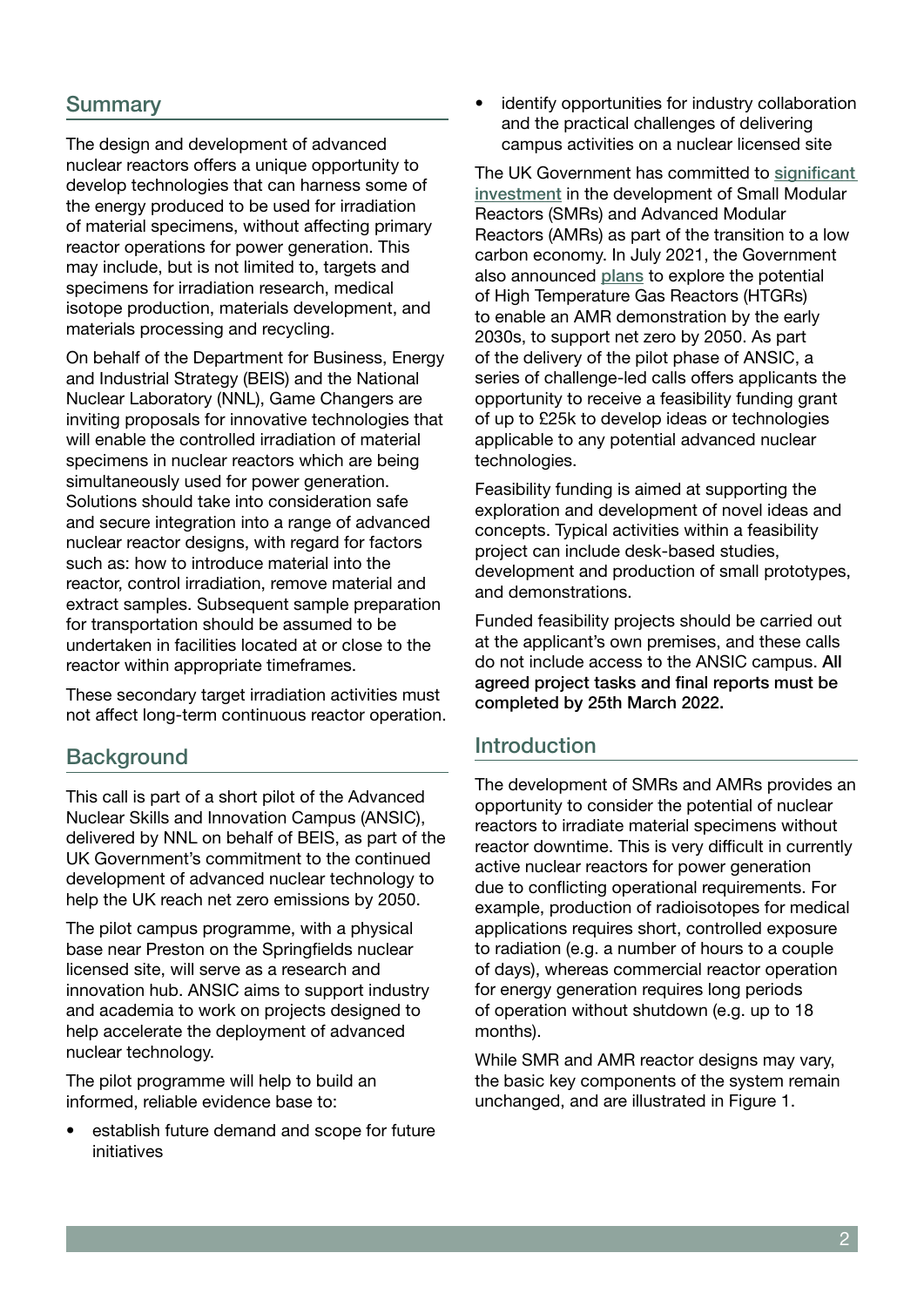

In addition to technologies enabling the irradiation of medical specimens in advanced nuclear reactors, there is significant interest in proposed solutions that could be used or adapted for other specimen types, extending the value of the technology integration with SMRs or AMRs. Examples of other applications may include use of the technology to enable radiation from the reactor to be used for irradiating materials testing specimens and target fuel samples, and for chemical and materials processing, for example to break down and recycle oils or plastics into other useable materials.

#### Current Practice

Nuclear irradiation activities for research, specimen testing, and other applications such as medical isotope production, are currently carried out in specialist research reactors. These reactors are located outside the UK, with a dedicated workforce and associated high costs of operation and transport of specimens. Many of these specialist reactors were built in the 1950s and 1960s and are reaching the end of their lifespans, requiring more frequent interventions for maintenance and repairs, with associated reactor shutdowns affecting availability $1$ .

Radioisotopes are essential tools in medicine, used for diagnostic and therapeutic applications. Due to their short half-lives, they cannot be stored for extended periods or stockpiled, and therefore a secure and stable supply chain is essential.

## Challenge Aims

The desirable outcomes of this challenge include the advancement of novel technologies that have the potential to enable controlled irradiation of test specimens and/or the production of medical isotopes. The aim would be to enable activities typically carried out in research reactors to be conducted within nuclear reactors without affecting primary reactor operations for power generation.

Solutions should take into consideration safe and secure integration into a range of advanced nuclear reactor designs, with regard for factors such as how to introduce material into the reactor, control irradiation, remove material, extract desired end products, and prepare specimens for transportation at or close to the reactor.

Whole system solutions are not required. Individual technologies that address specific factors within the process of irradiating specimens in advanced nuclear reactors are welcomed.

1 .POSTNOTE Number 558 July 2017 Supply of Medical Radioisotopes available on <https://post.parliament.uk/research-briefings/post-pn-0558/>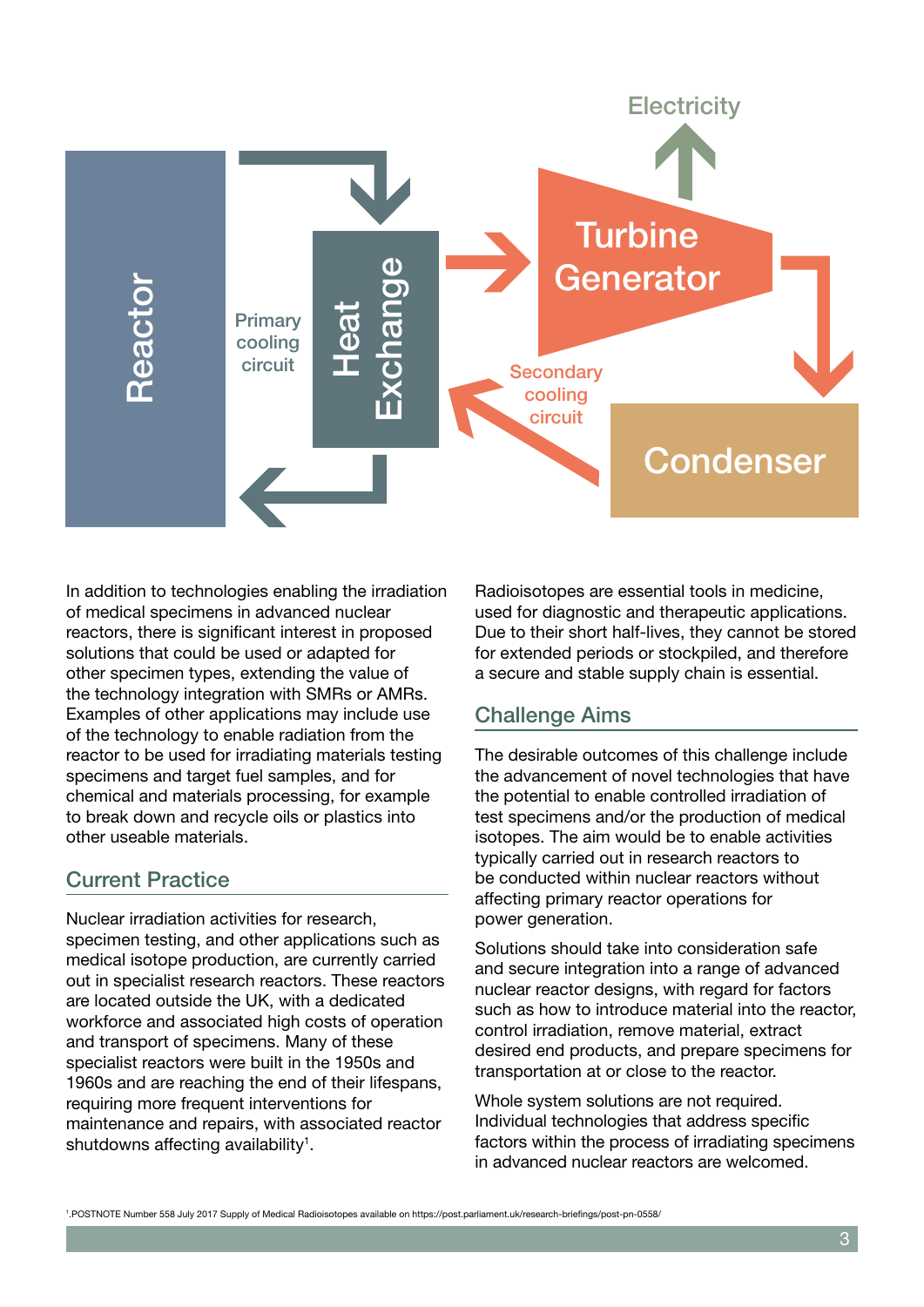In the wider advanced nuclear reactor and technologies markets, there are a number of ongoing reactor design and development programmes which range greatly in timescale. Whilst there is no defined timescale for the proposals received in response to this challenge to achieve its aims, proposals should make reference to any reactor or demonstrator development programmes they align with, and at what stage in their lifecycle. Proposed solutions should also indicate the potential quantities of material that could be irradiated.

### **Benefits**

Incorporating additional specimen irradiation processes within advanced nuclear reactor design could bring further advantages in overall reduction of energy use, and a reduction in transport costs and environmental impact in comparison to building further dedicated research reactors.

There is a significant opportunity to develop advanced nuclear reactor technology to incorporate localized, secure and stable production of medical isotopes

Exploiting the radiation energy within a reactor system to provide additional benefit has the potential to open up new opportunities for using this resource.

### **Constraints**

Constraints include:

Safety – Additional irradiation activities must not impact on the safe and continuous operation of the reactor for its primary purpose (power generation).

Scalability – Proposed solutions should be scalable to different reactor designs.

Security – Proposed ideas and technologies should not increase nuclear security risks.

#### Functional Requirements

As there is currently a wide range of advanced nuclear reactor designs under development, proposed solutions should consider ease of implementation across a range of advanced nuclear reactor designs.

Solutions should include technologies that would enable a process for specimen irradiation that is repeatable, predictable, controllable, and able to be switched on or off to meet demand.

Solutions related to medical isotope production should take into account the need to prepare specimens for transport at or close to the reactor within timescales appropriate to their half-lives.

Consideration should be made of the overall footprint of equipment external to the reactor. such that it can readily be incorporated into overall power plant design.

#### What Next?

Game Changers are hosting an online briefing webinar for this challenge. Details of the webinar will be available on the Game Changers website [www.gamechangers.technology](http://www.gamechangers.technology/). If you have new ideas or innovations which can be applied to address this challenge we invite you to join us.

Please visit our [FAQs for ANSIC](https://www.gamechangers.technology/partners/611fb603104a0d0712a92c97) on the website for answers to some commonly asked questions, or contact us on [apply@gamechangers.technology](mailto:mailto:apply%40gamechangers.technology?subject=) if you have further queries about this call.

Applications must be submitted using the [Game](https://www.gamechangers.technology/challenge)  [Changers online application portal](https://www.gamechangers.technology/challenge). This includes a short application form and a requirement for a poster outlining the proposed solution.

The deadline for applications for this challenge is 12 noon on Friday 12th November 2021.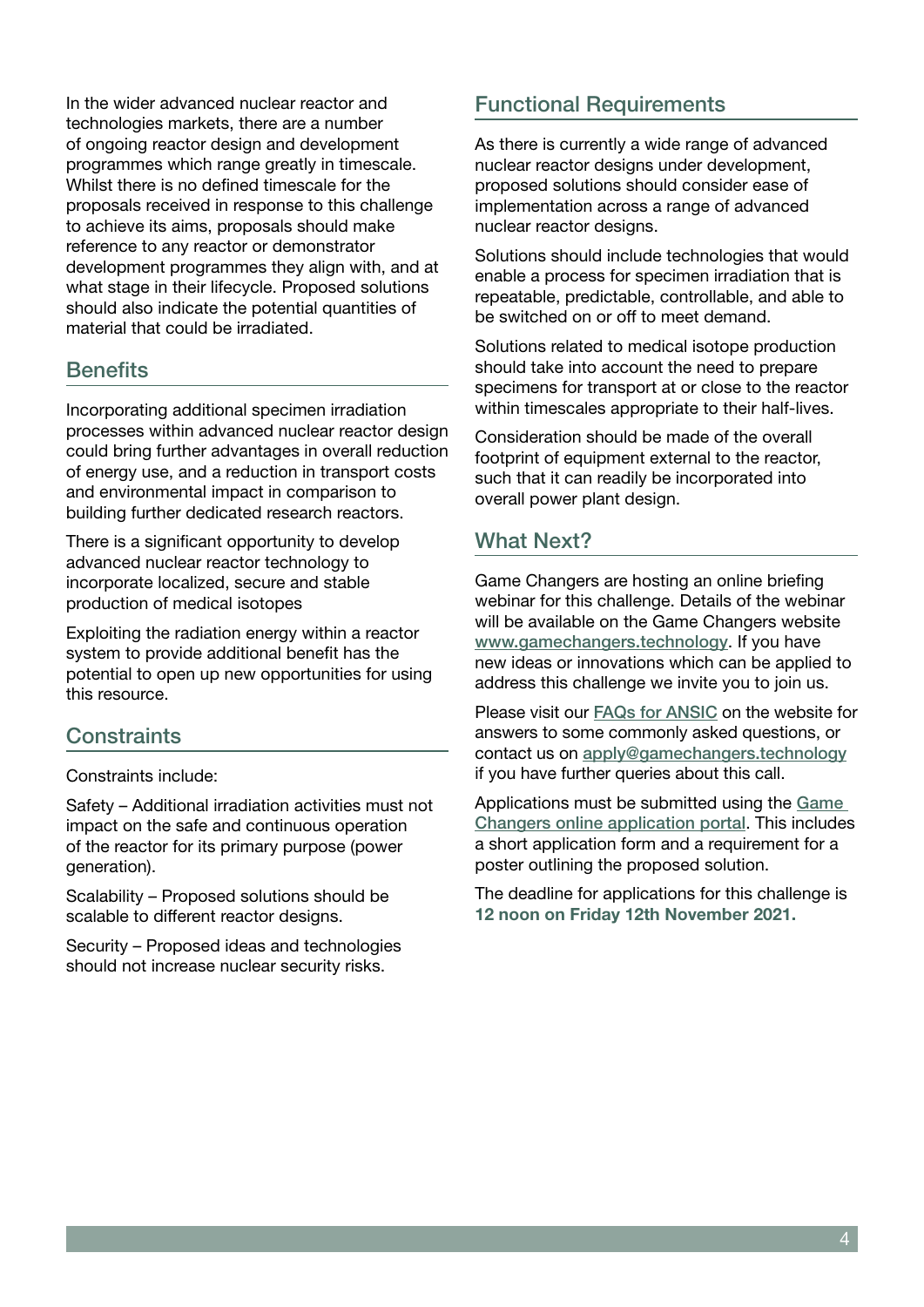# Assessment of applications

Submissions will be assessed by a panel and written feedback will be provided by Game Changers for all applications, whether or not successful. The panel will comprise members of the ANSIC Steering Group, which includes representatives from NNL, BEIS and the Nuclear Innovation and Research Office (NIRO).

Application forms and posters will be assessed consistently and transparently using the following criteria:

- 1. Clarity of project objectives and alignment to the challenge aims
- 2. The level of technical innovation involved in the proposed work
- 3. The skills, capability and capacity of the applicant team to deliver the proposed project
- 4. Value for money
- 5. Identification of risks and mitigating actions

### Key dates

| Date                          | <b>Activity</b>                                             |
|-------------------------------|-------------------------------------------------------------|
| 30th September 2021           | Call Opens.                                                 |
| 22nd October 2021 (TBC)       | Briefing Webinar.<br><b>Registration via</b><br>Eventbrite. |
| 12th November 2021            | Call Closes at 12 noon.                                     |
| W/C 22nd November 2021        | Panel Review of<br>Proposals.                               |
| W/C 29th November 2021        | Notification of Panel<br>Decisions and Feedback.            |
| W/C 6th December 2021         | Project Kick-off Meetings.                                  |
| December 2021 -<br>March 2022 | Project Work in Progress.                                   |
| 25th March 2022               | All Project Work and Final<br><b>Reporting Completed.</b>   |